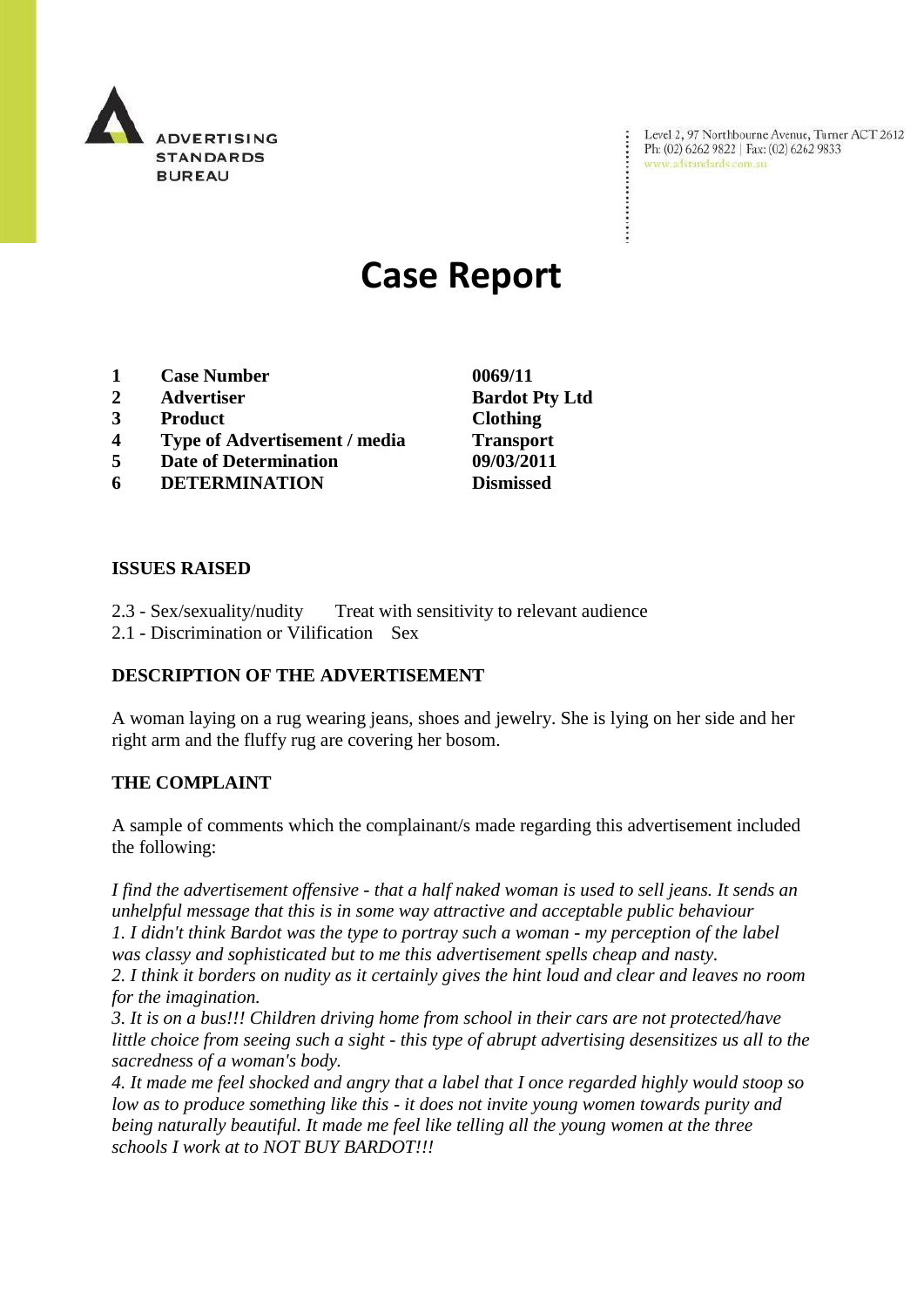*You cannot escape bus advertising because you stop at the lights and you are confronted with it. I have 3 primary aged children who I regularly drive to school/sports etc. It is very inappropriate for them to be confronted with sexualised advertising such as this. The woman is wearing no shirt, is lying down in a provocative pose with no top on, and partially covering her breasts only with her arms. It is very uncomfortable for my children who know it is not something they should be seeing and don't know where to look. It also portrays women as sexual objects when I am trying to teach my sons to view and treat women with respect and to teach my daughter that her value doesn't lie in her outward appearance and to be modest. When I see ads like this I feel like where I live is not a safe or wholesome place for my children to grow up. I am a responsible parent who is very careful about TV viewing/internet but then large ads like this are put right in front of them on a daily basis. If advertisements are to be displayed in public places then they should be appropriate for everyone to see.*

#### **THE ADVERTISER'S RESPONSE**

Comments which the advertiser made in response to the complainant/s regarding this advertisement include the following:

*The Bardot ad was to highlight our new season jeggings (jeans with a denim look and legging feel) and how amazing they look. She's not wearing a top to draw attention to the jeggings.*

*In reference to the complaint:*

*Given there is no nudity other than a bare tummy, shoulders/arms and mid-drift (which are all acceptable to show bare in public places) I'm struggling to see how the public can be offended by the creative. The woman is wearing more than you'd see in an underwear or bather advertisement and the intention to draw attention to the jeggings, which is the key selling point for us, shouldn't be treated any differently to an underwear company trying to sell underwear.*

*In reference to the complaint received on 17 February* 

*The complaint comes across as very emotional and not very specific. Certainly the intention behind the creative was not to make the woman 'look evil and like she is out to attack someone'.*

*I have no comment on her perception of Bardot and how her perception of the brand has changed.* 

*The complaint highlights that the ad 'borders' on nudity which is a blurry claim to make. It either is or it isn't and that is why it is not offensive. I think there is a clear boundary here, one we have not crossed; in no way can you see the woman's breast. In my opinion there is plenty 'left to the imagination'.*

*In regards to children sighting the ad, I am sure they see more women with fewer clothes on at the beach. In no way is the woman's body in harm's way or being mistreated so I do not know how it could desensitise people to the sacredness of a woman's body.*

*We did not mean to offend anyone or make them 'shocked and angry'. I do not see how this ad does not 'invite woman towards purity and being naturally beautiful', if anything she's only wearing jeans and shoes and still looks amazing - very natural in my opinion.*